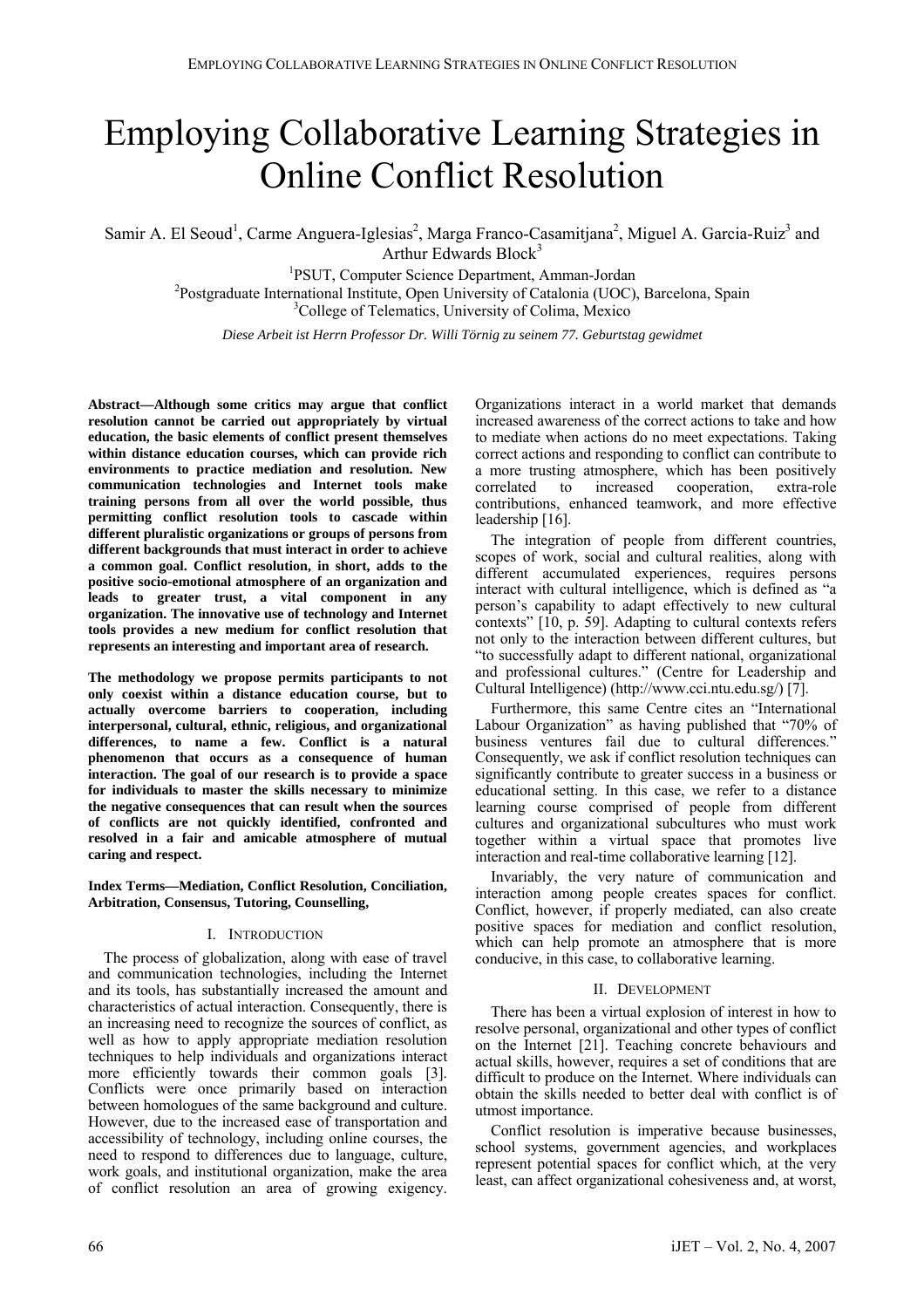can include Equal Employment Opportunity complaints, sexual harassment suits, abusive treatment litigation and contractual disputes. Overcoming conflict requires developing different strategies in the field of mediation skills, effective negotiation, facilitation, and interpersonal and cultural intelligence with regards organizational interaction and management. Conflict avoidance and resolution through virtual training requires extensive experience working with large groups, interpersonal disputes and complex issues. Cases of interpersonal disputes collected over the past few years by the Open University of Catalonia (UOC) reveal that power<br>strategies of social control are generally generally counterproductive in managing conflicts that result from differing values, goals, interests and cultural norms that are introduced into the organization by members of the community.

Parallel to real life, strategies and methods that bring a sense of humanity and work to reconcile divergent interests (e.g. mediation and factfinding) and adjudicate rights (e.g. factfinding and arbitration) appear to mange issue-based conflict more effectively [20].

In 1998, the UOC recognized the need to train professionals in the area of conflict resolution. The UOC only offers virtual learning as its mandate is to exclusively offer distance education. Consequently, it was a great challenge to include such a complex and multifaceted area of study as part of a distance learning program.

The demand for training in conflict resolution has consistently grown since the UOC distance conflict program opened in 2006; the OC enrolled 135 new students in its distance education programs in conflictology, representing a 30% increase over the previous year. Currently, there are 5 programs offering a total of 36 credits:

- 1. Introduction to conflictology
- 2. Masters degree in conflictology
- 3. Postgraduate program in solving and managing conflicts
- 4. Violent conflicts and crisis management
- 5. Interpersonal, collective and social conflicts

These programs offer:

- Masters Degree: Duration 2 years with 18 learning modules
- Graduate Diploma: Duration 1 year with 4 learning modules
- Specialization Certificate: Duration 6 months with 4 learning modules
- Actualization Certificate: Duration 4 months with 1 learning module

The Graduate Diploma in managing and solving conflicts is the most popular and successful program. Currently, the Lifelong Learning Department at the UOC has 18 consultants (professors in different subjects), 1 coordinator (coordinating and integrating the full itinerary), 1 academic director (giving the academic coherence), 1 executive director and 1 tutor. Both students and professors come from a variety of places, backgrounds, religions, etc., and have a proven ability to work as a team in an interdisciplinary and international manner.

In all programs, a continuous assessment procedure is used. The system of continuous assessment is outlined within the program of each subject/module. The participants have to participate in different activities, including debates, group work, individual analysis, text debates, etc. These activities are guided and assessed by a specific consultant. Continuous assessment assures that the participants gain the maximum benefits from the different programs and that they reach the objectives or competencies of each module. It also provides the feedback students need to evaluate their development and improvement by monitoring their progress on a daily basis.

Although students in distance education courses are separated in space and time, students are being encouraged to act as a group by developing learning activities to promote interaction and collaboration between partners. We believe that collaborative learning within distance learning programs needs to be promoted in order to provide more varied learning opportunities for students, where students can share the same objectives and activities under sufficient direction and supervision by the course teacher/administrator.

One important consideration in developing collaborative mechanisms is based on asynchronous interaction, as students and professors can rarely interact within the same time or place. One major reason why students drop out of distance courses is because of a lack of belonging, support, and interaction with their professors and peers. We feel including asynchronous activities that require interaction of the participants may contribute to decreasing student desertion and provide a more satisfying experience.

Conflict Resolution courses are few and far between. Because of the complexity of the topic, there have been few attempts to incorporate conflict resolution into distance education courses, although there are abundant potential sources for conflict, including cultural, communicative, operational and even administrative, to name a few. Thus, including conflict resolution as course content provides both an incentive and challenge. However, there is also risk involved, as typifying and providing potential responses to different conflicts occurring in different settings often requires different strategies. In other words, there is no single strategy or action to resolve conflicts. There is only a general set of principles that can be employed to soften a situation. These principles can help close the affective distance between participants that result from conflict and provide the tools necessary to avoid or better settle differences.

Consequently, we have tried to concentrate on typifying conflict and identifying the most applicable methodologies to use in our distance education course on conflict resolution. We have also attempted to transmit the necessary concepts in an attempt to find the most suitable strategies.

Traditional educational settings, however, are also deeply affected by conflict. According to the Mexican Association of Universities and Instititutions for Higher Learning [1] (ANUIES, in Spanish) student desertion from undergraduate degree programs is excessively high, especially in the areas of science and technology [1]. Specifically, in the case of the College of Telematics of the University of Colima, approximately 45% of the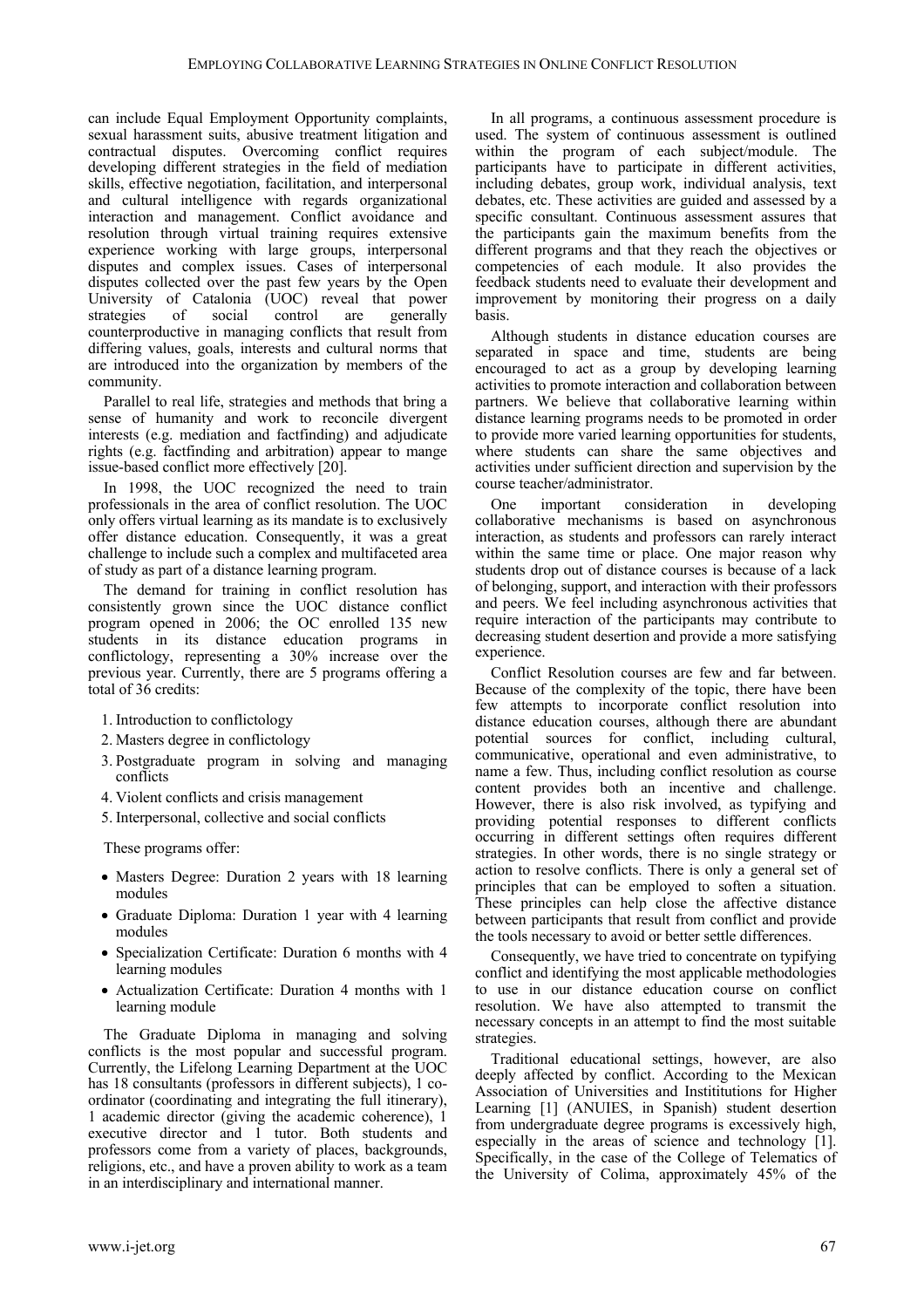students enrolled from 1996 to 2000 dropped out [8]. Consequently, as a result of high desertion rates nationally, member colleges and institutions of ANUIES [1] established a tutorial program as part of its strategic planning [6].

Within the context of the tutorial program, we have developed an online system to facilitate interaction, information access, and administrative processes [11]. Although the system has only been piloted, students report many sources of conflict and conflict appears to result in the desertion of some students. The most common sources of conflict reported by students are with family members, classmates, romantic relationships, and professors. If more widely implemented, we believe that online conflict resolution may help resolve some of the conflicts occurring in undergraduate courses. Also, we feel that more research is necessary to determine the limits and possibilities of online conflict resolution.

#### III. DIFFICULTIES AND RECOMMANDATIONS

Computer-Mediated Communication (CMC) can be defined as the use of information systems, particularly computers and computer networks, to "compose, store, deliver and process communication" [14], [15] between two or more persons, working in collaboration synchronously or asynchronously with common goals and objectives. Nowadays, intranets and the Internet are increasingly becoming very important communication carriers in CMC, mainly using text (electronic mail and messaging systems) and voice over IP (VoIP).

In the educational context, [9] warned that learners from different backgrounds and demographics are prone to be involved in conflicts. However, these researchers believe that CMC is an ideal medium for disentangling conflicts regarding heterogeneity, since students would speak the same technological "language," thus developing a sense of belonging, which contributes to improving group work. In addition, Dillenbourg and Schneider point out that a CMC setting could facilitate teacher control of student collaboration, especially by regulating group heterogeneity, in cases where student characteristics are too homogeneous. In addition, [13] notes that CMC, especially text messaging systems and email, may be effective for lessening potential conflicts resulting from misunderstandings among students, since in those media verbal and face-to-face feedback are absent. However, [4] showed that, for some students, the absence of face-toface interaction that happens in CMC may contribute to losing the feeling of connection with the team. Thus, it is not easy to define whether online collaboration will effectively support student interpersonal interaction. On the other hand, Gruber mentions that CMC can be pedagogically effective if its educational activities are carefully planned, and students use it for making constructive criticism when polemic issues arise.

In order to promote more structured conflict resolution practice, the College of Telematics of the University of Colima is beginning research into the applicability of VREs (virtual reality environment) in CMC to enhance and support collaborative learning and conflict resolution. Virtual reality is defined as a computer-generated space (generally graphical, called a virtual environment) that simulates reality, which is multisensorial, highly interactive and generates mental immersion [18].

A collaborative (or multi-user) virtual reality environment (CVRE) is a shared virtual environment where people can meet and communicate via chat, using their voice and gestures, and navigate [2], [5] and [17].

VRE is based on computer-mediated communication (CMC) theories. Each person is represented in the virtual environment as an *avatar*, a graphical personification that is capable of representing the person's gestures, navigate, and carry on the voice the person. The sounds and events activated in the virtual environment are also shared.

Burdea and Coiffet [2] point out that CVRE can have a significant impact in social life and interaction, because of its degree of engagement and various ways of communication this technology offers. Past literature have researched virtual reality applications related to empathy [19] and other social collaboration issues. The potential detonators of conflict as well as how to recognize, adapt and mediate conflict represent areas in which we believe collaborative CVREs can assist students learn and practice conflict resolution techniques.

In the case of the conflict resolution distance program at the UOC, even though most of the distance education students enjoyed communicating with one another, with the professor, and with the teaching assistant, the learning assignments were not always successfully completed. Students participating in the conflict resolution distance course were asked to complete a questionnaire that revealed that:

- some students had technical difficulties which greatly hampered communication, interaction and collaboration with a distant partner.
- other students who possessed good technical knowledge of Internet tools had difficulties developing a working relationship with out-ofprovince or overseas partners.
- highly independent students preferred working alone and that collaborative tasks placed undue constraints on their personal work schedule.

Consequently, some recommendations to promote more fruitful online collaboration include:

- integrating collaborative tasks as an integral part of course design and offering these activities at regular intervals. As much as possible, collaborative tasks should be evaluated on equal par with individual work.
- encouraging distance learners to construct learning with peers through meaningful collaborative tasks that allow for meaningful interaction, based on constructivist learning rather than upon simple transmission of information.
- integrating work groups taking care to match personal, professional, cultural and academic backgrounds.
- collaborating via the Internet did not work well in first year courses because they attract students with diverse academic backgrounds. Research has shown that collaboration works well with a professional or graduate course where the level of homogeneity among students is much higher.